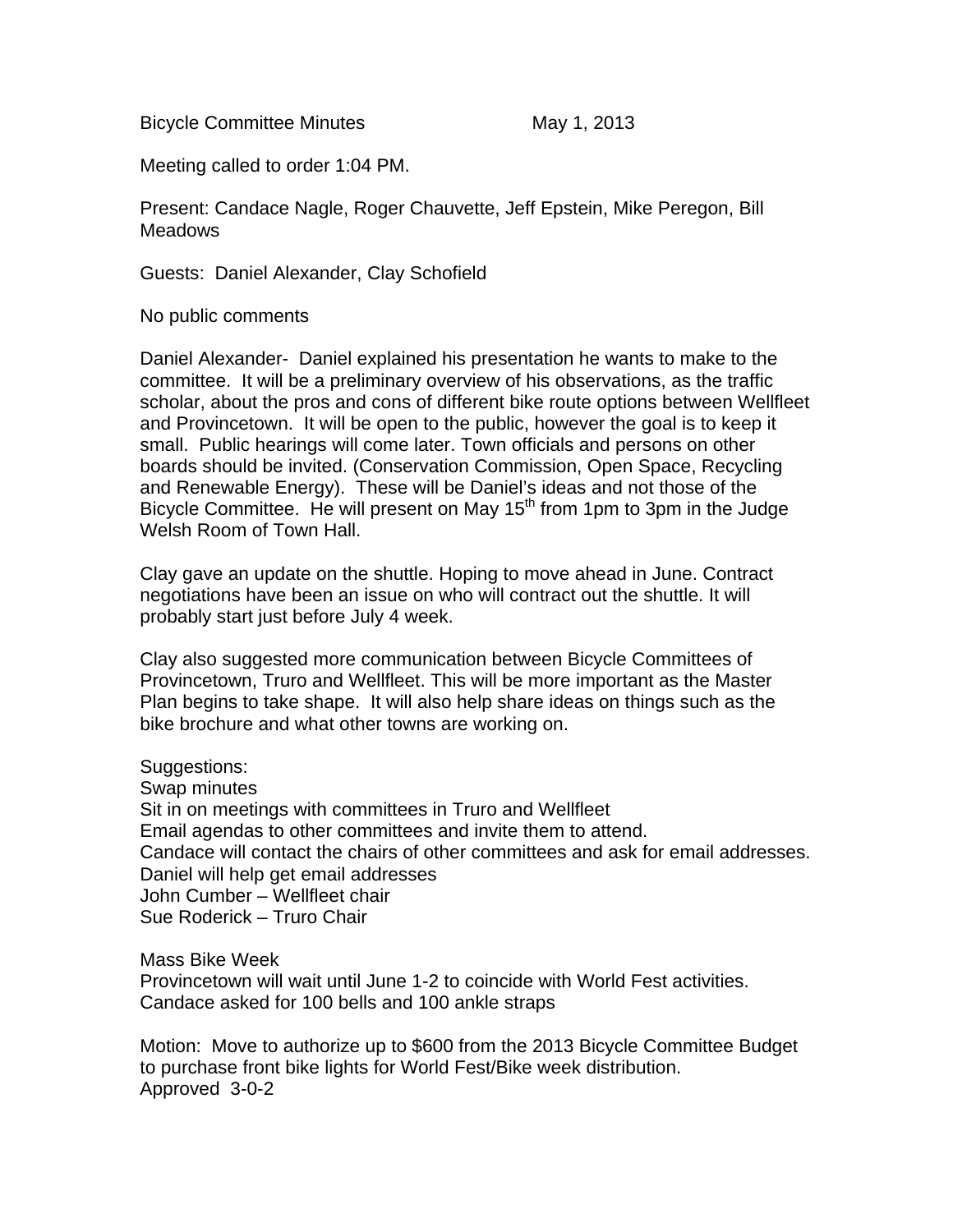Bill will look on amazon.com and other online sites to find lights.

Bill will work on wording for the self correction bike test which participants will take to get a giveaway of a light, bell or ankle strap. Bill will share for comment via email… Ideas welcome such as… Ride on the right, laws about light/reflectors, use of earbuds or headphones, following the same rules as cars.

Map/Brochure update

Bill presented the first draft of the brochure. Minor additional revisions were proposed and Bill would continue to work with Chuck.

Bill presented a proposal from Elsa Mullalay of Express Communications for printing and one time distribution to 150 locations.

Motion: To approve printing and distribution of 30,000 brochures at \$3695.00 from Bicycle Committee 2013 budget through Express Communications. Approved 4-0-1

Bike Rack Grant update.

Bill presented 2 applications: Joe Café and Coffee (2 bike racks) and Strength and Clarity Pilates (1 bike rack).

Motion: Move to approve bike rack application from Scott Latime of Joe's Café and Coffee. Approved 5-0-0

Motion: Move to approve bike rack application from Shaun Edwards of Strength and Clarity Pilates. Approved 5-0-0

Bill will work with the above businesses to order the bike racks, get them installed and get reimbursement paperwork filed.

Committee members should each reach out to previous leads and check out any new leads since the time for the grant money is nearly over. Boatslip. Pied. Outer Cape Health. Marine Specialties.

Library Bike Rack

Move to approve for the Saris Bike Corral Parking Rack for the parking space at the Library on Center Street for \$1672 to come from the Bicycle Committee 2013 budget.